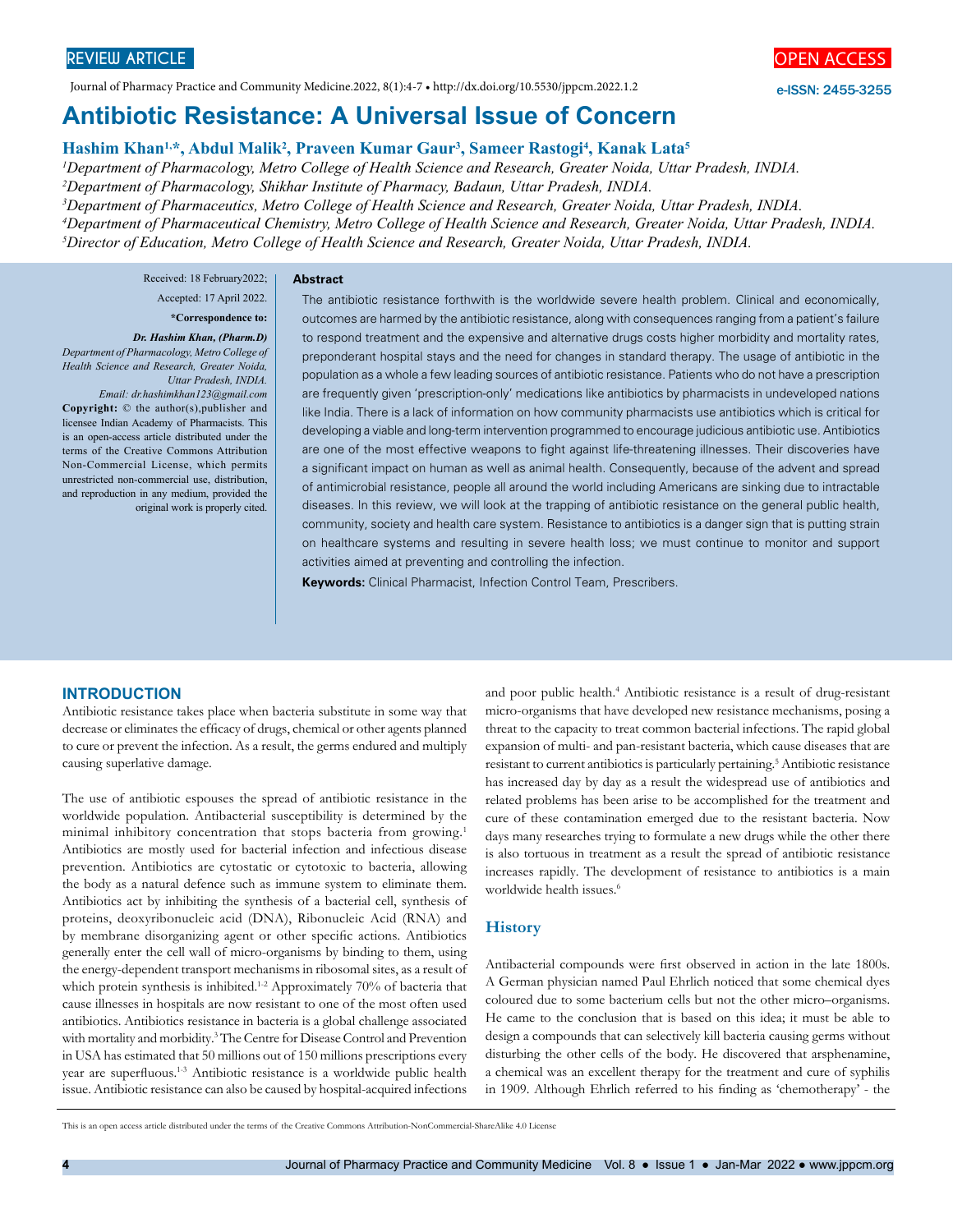employment of a chemical to cure a disease- it became the first modern antibiotic. Over 30 years later, the Ukrainian-American inventor and microbiologist Selman Waksman, who discovered over 20 antibiotics throughout his lifetime coined the term "antibiotics". Alexander Fleming's work was apparently a little haphazard, and he found penicillin by mistake. In 1928, he returned from a vacation in Suffolk and discovered that a fungus - *Penicillium notatum*, had infected a culture plate of *Staphylococcus bacteria* that he had left uncovered. Wherever the fungus grew on the plate, it generated bacteria-free zones. The Fleming separated the mould and cultured it in pure culture. He discovered that *P. notatum* was highly effective even at low concentrations for preventing Staphylococcus growth even after being diluted 800 times and was less toxic than the disinfectants in use at the time.<sup>7-8</sup> During the treatment of patients with streptomycin which was the first used in 1944 to treat tuberculosis (TB; "The Great White Plague"), mutant strains of the *Mycobacterium tuberculosis* resistant to therapeutic amounts of the antibiotic were discovered. A similar chain of events has occurred as different antibiotics have been discovered and put into the clinical practice. The discovery of genetically transferable antibiotic resistance in Japan in the mid-1950s (which was initially met with scepticism in the West) changed everything by introducing the heretical genetic concept that collections of antibiotic resistance genes could be disseminated throughout an entire population of bacterial pathogens by bacterial conjugation (with a few notable exceptions).<sup>7-8</sup> The usage of streptomycin and tetracycline was found in the late 1940s and early 1950s and the period of antibiotic chemotherapy became the highly tolerated in clinical medicine.

These medications were efficient and effective against bacillus TB and other dangerous bacteria.9

#### **Causes**

The extensive usage of antibacterial medications is a main cause behind the antibiotic resistance. Antibiotics are used to treat or prevent infections in more than half of patients in acute care hospitals. Approximately 80% of antibiotics for human use are consumed in the community and at least half of them are prescribed inaccurately generally for viral infection. Antibiotics are often and clumsily prescribed by hospital physicians. The misuse of antibiotics in patient-related factors, prescriber prescriptions, monotherapy, hospitals, veterinary prescriptions, commercial promotion, over-the-counter antibiotic sales, inadequate microbiological testing and globalization are all factors that contribute to the emergence of antibacterial resistance. Antibiotics are abolished when they are used for long-term, at a low dose or with insufficient potency. The intricate genesis of antibiotic resistance is now being influenced by a number of variables. Inadequate restrictions and usage imprecisions, a lack of awareness of recommended practices that leads to inappropriate antibiotic use, the use of antibiotics as a growth booster rather than to manage infection in poultry and animals and online marketing that made low-grade antibiotics widely available. Overuse of antibiotics is the primary driver of resistance evolution as Alexander Fleming predicted when he said that "the public will desire [the drug] and then will begin a period... of excesses. "Antibiotics kill susceptible germs, but they leave resistant pathogens alone which proliferate and prosper as a result of natural selection. Despite the fact that overuse of antibiotics is severely prohibited there is still an overprescription problem.1,10-11

## **Impact of resistance on Public Health**

Antibiotic resistance has been named as one of the top ten worldwide public health problems facing humanity by the World Health Organization (WHO). Antibiotic resistance has a number of implications, including the inability to

| <b>Steps Involved in causes of antibiotics resistance</b> |                                                                                                                                                                         |
|-----------------------------------------------------------|-------------------------------------------------------------------------------------------------------------------------------------------------------------------------|
| <b>Factors</b>                                            | <b>Example</b>                                                                                                                                                          |
| 1. Poor drug quality                                      | Sub-inhibitory quantities of these low-quality antibiotics can occur<br>in vivo, boosting the selection of resistance micro-organisms.                                  |
| 2. Prescribers                                            | Prescription practice varies by health-care practitioner. Sometimes<br>the wrong medicine, the inappropriate dose or an antibiotic that<br>isn't needed are prescribed. |
| 3. Dispensers                                             | Medications are usually purchased in small aliquots from a<br>roadside stand, and quacks are often in charge of storage and<br>delivery.                                |

treat infections effectively, resulting in more severe or prolonged sickness, death, productivity losses, and negative consequences for livelihoods and food security in worldwide populations. Antibiotic resistance has secondary effects that go beyond health concerns and lost productivity such as treatment and healthcare expenses as well as draining national and global economies (conference). The effects of Antibiotics resistance on health and economic are expected to be 10 million annual human deaths and a 2 to 3.5 percent reduction in worldwide Gross Domestic Product (GDP)or \$100 trillion USD by 2050. Although the actual impacts of antibiotics resistance are still remains unclear, low-income nations will be hit harder by these declines due to increased disease incidence with a predicted increase of 6.2 to 18.7 million in the next decade.12 Individually the cost for the treatment of patient increasing as a result of the increased expensive second-line therapies, longer hospital stays, and more intensive care and diagnostic tests, high rates of complications and the costs of infection control measures.

Resistance frequently causes delays in the administration of effective therapy with the most significant factor in delaying effective therapy being a mismatch between empirical therapy and future antibiotic susceptibility test findings.<sup>12-14</sup> According to recent research studies, the death rate from bacterial antibiotic resistance around worldwide in 2019 reached 1.2 million. In terms of deaths that could have been avoided, 1.27 million individuals could have been saved if drug-resistant to the infections had been replaced with infectious diseases that were susceptible to present antibiotics. Moreover, if drug-resistant illnesses were replaced by no infections, 4.95 million fewer people would have suffered, according to the researchers. Indeed, the research studies shows that Antibiotic resistance is now a leading cause of death of a patients across worldwide.

# **Role of Clinical Pharmacist to minimize antibiotic resistance**

Pharmacists are the healthcare professionals and they play an important role in the usage of medications provides guidance on how to use the medications safely by having direct interaction with the patients in the hospitals as a healthcare Professionals they are well positioned to promote understanding of antibiotics and inform their prudent use. Patient education is an vital part of the fight against antibiotics resistance and pharmacists helps the patients to understand the safe and appropriate use of antibiotic medication, pharmacists helps in counseling of a patient on usage of antibiotic including drug selection, dosage and duration.<sup>1,15</sup> By conducting the various program related to the usage of medicines among patient's reduce the burdens of antibiotic resistance, how to use antibiotics in an appropriate manner,<sup>16</sup> The pharmacist are involved in control and prevent from infectious diseases increases important as antibiotic and vaccine regimens get more sophisticated as the epidemiology of infections evolves. Due to the decline in drug research, it is more important to preserve currently available antibiotics, emphasising the importance of pharmacists in optimising the value of available medications.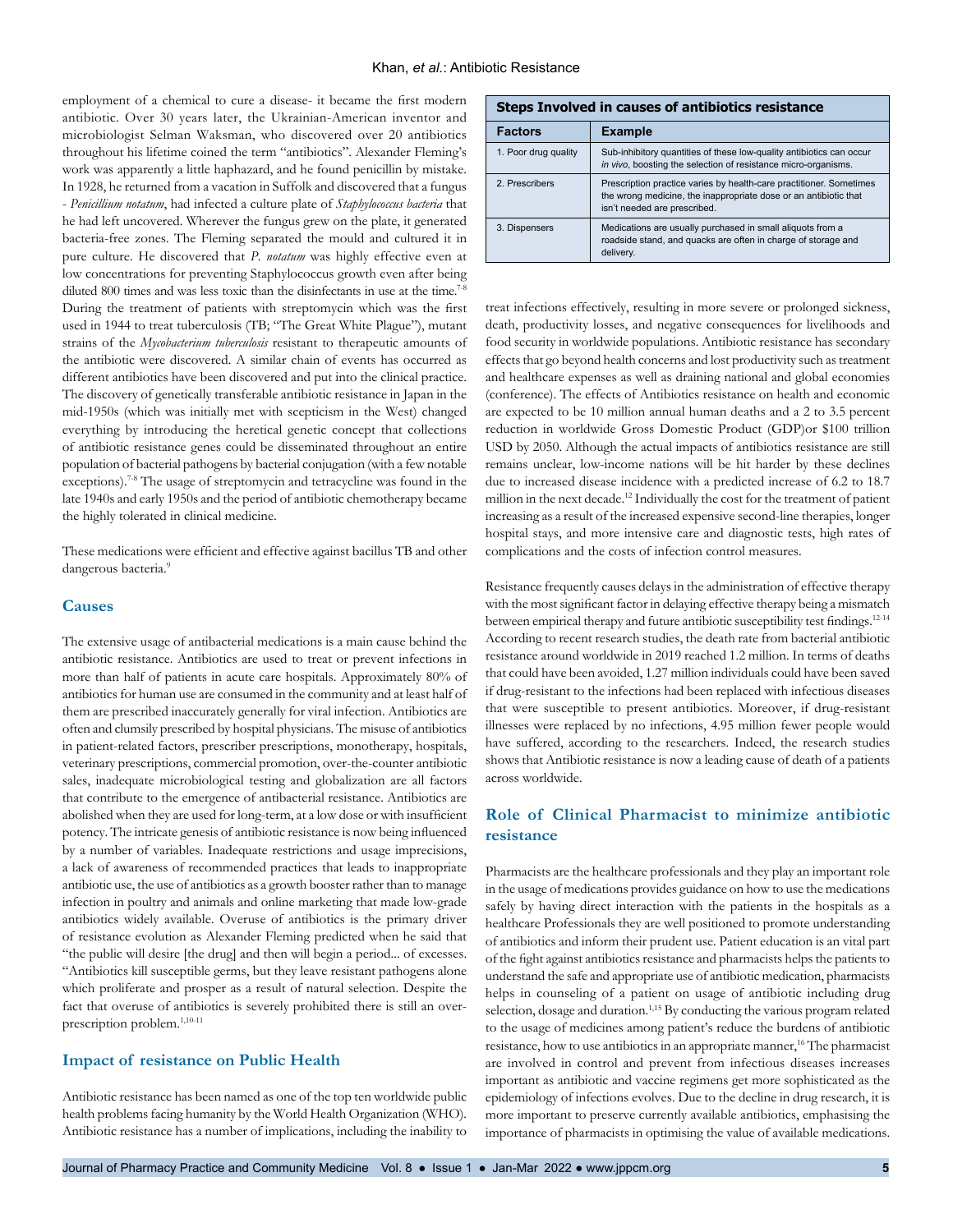#### Khan, *et al.*: Antibiotic Resistance

While certain pharmacist roles in combating antibiotic resistance may require more practical training and knowledge about the infectious illnesses.<sup>17</sup>

- **1. Education and Public Awareness:** Increase public awareness and understanding as well as professional education and training.
- **2. Monitoring and Survillence:** Antibiotics Resistance and Antibiotics use should be Monitored Continuously and the Signs of Change and Spread of Antimicrobial Resistance should be accurately recognized.
- **3. Infection Control and Prevention:** Implement Appropriate Infection Prevention and Control to Prevent the Spread of Antimicrobial-Resistant Organisms.
- **4. Rational use of antibiotics:** Encourage appropriate antibiotics use in healthcare e.g, out patient department and in Patient department in Hospitals.
- **5. Research and Development:** To secure the means to prevent, diagnose and treat antibiotic resistant infections promote research on antibiotics resistance and development.17-18
- **6. By Conducting awareness program:** Creating scientific proof local antibiotic prescribing recommendations.
- **7. Ensuring good Prescribing Practice:** Providing teaching and training programmes in antibiotic therapy for doctors, nurses, pharmacists, and medical and pharmacy students; monitoring antibiotic use in terms of volume or 'defined daily dosage' and expenditure<sup>1,17-18</sup> So that the pharmacist's play a vital role to promote proper antibacterial medicine usage and to participate in patient treatment.

Furthermore, because good antibacterial drug use and effective PK-PD parameter utilization reduce the emergence of resistant bacteria.<sup>19</sup>

## **Control and Prevention**

Several societies have released guidelines for optimising the antibiotic use and reducing antibiotic resistance in hospitals. So Antibiotics resistance is spreading that cause both community-acquired and nosocomial illnesses, raising awareness of the need for efficient preventative and control methods.

The following are some of the most important aspects of these guidelines.<sup>1,21</sup>

- 1. On a multidisciplinary basis, the hospital administration, clinicians, infection control team, microbiology, and hospital pharmacy collaborate.<sup>1,16</sup>
- 2. Antibiotics should only be taken if a doctor advises it.
- 3. According to accepted criteria, antibiotics should only be administered and supplied when absolutely essential.
- 4. Report antibiotic-resistant infections to surveillance teams.<sup>20</sup>
- 5. Controlling antibiotic usage, developing practice guidelines and other institutional restrictions, and responding to data from the monitoring system are all priorities.
- 6. Set up a mechanism to keep track of bacterial resistance and antibiotic usage.
- 7. Adopt the Centers for Disease Control and Prevention's (CDC) recommendations Guidelines for hospital isolation precautions in the case of patients colonized or infected with resistant bacteria.
- 8. Antimicrobial stewardship, which includes antibiotic use control and optimal treatment selection, dose, and duration, will prevent or slow the emergence of resistance among micro-organisms.<sup>22</sup>
- 9. Despite the fact that the occurrence of resistance genes appears to be stable even in the absence of antibiotic exposure, a few studies suggest that reducing antibiotic use to reverse bacterial resistance in human populations is possible, both in the community and in hospitals.
- 10. Local anti-infective therapy and prophylactic recommendations based on the formulary, teaching and management of prescriptions by consultant specialists, monitoring and auditing drug use, and observation and reporting of hospital bacteria resistance patterns.<sup>1,23</sup>

## **Consequences**

Microbes that are resistant to antibiotics have serious effects. Resistant microbe infections fail to react to therapy, resulting in extended illness and a higher risk of death, longer hospital stays and infections all of which increase the number of infected people moving around in the community. When a first-line antibiotic fails to treat an illness, second- and third-line antibiotics must be used, which are always more expensive and sometimes more harmful.<sup>1</sup>

## **Strategies for promoting judicious use of antibiotics**

Increased demand for antibiotics is caused by patients' lack of knowledge and previous experience.

Antibiotics were given to a large number of individuals with viral respiratory illness, and these treatments were thought to be beneficial because the infections were self-limiting. Antibiotic use and upper respiratory infections appear to be the most misunderstood by patients with lower educational levels so, antibiotic prescribing must be done with greater prudence via

- **1. By educating Patients and the Public:** Lack of education, prior experience, patient expectations, and economics are all these factors are required to know the patients
- **2. Clinical Practice Guidelines:** To promote and develop the good clinical practice guidelines with the help of local governments.
- **3. Direct mailing of lectures and information:** This would facilitate the flow of vital information as well as differing viewpoints from opinion leaders and professional groups.

## **Materials Available**

- 1. Antibiotic stewardship principles for paederatic illnesses.
- 2. One-page summary of the fundamentals of antibiotic use are provided on academic sheets.
- 3. Banners for educating Patients